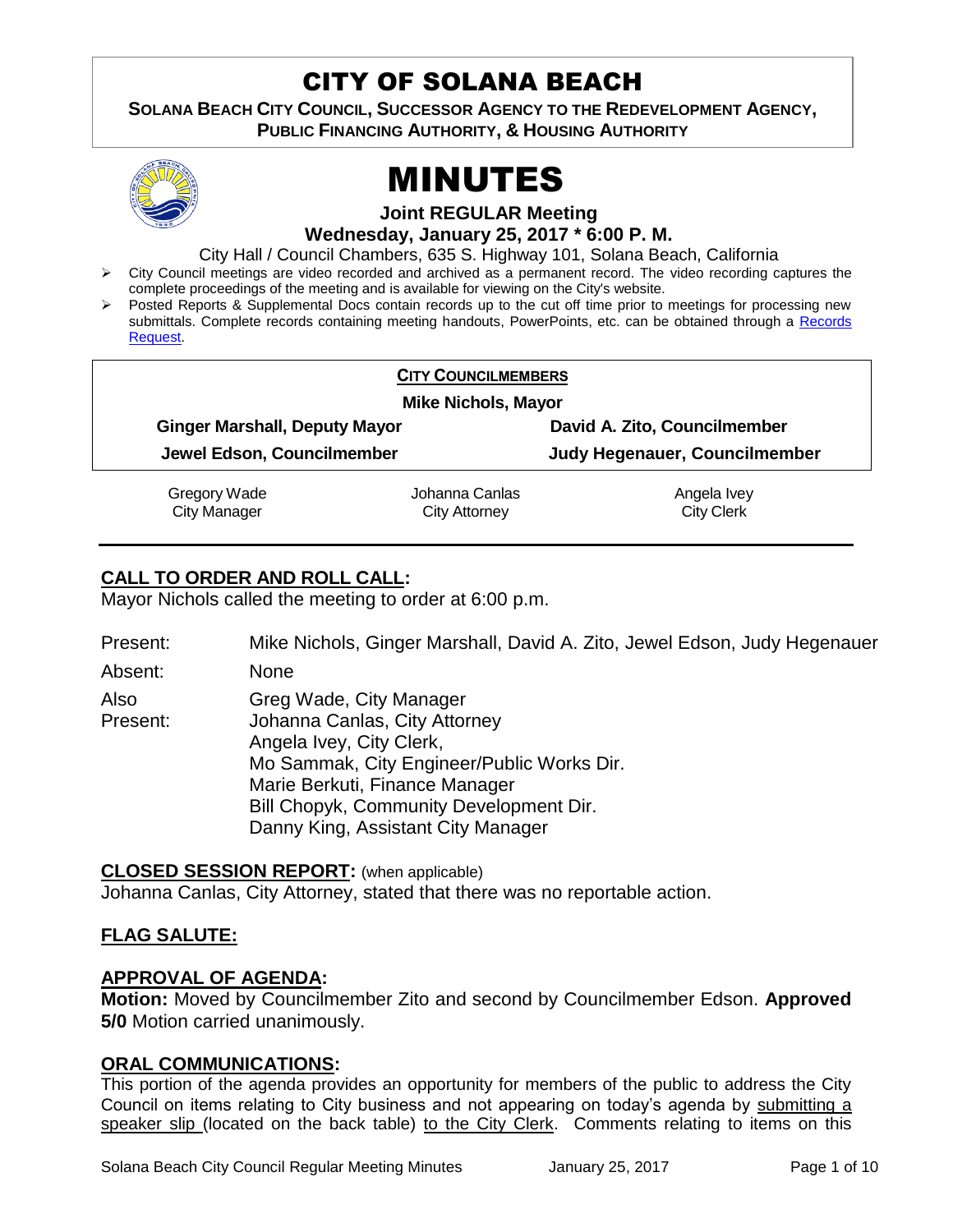evening's agenda are taken at the time the items are heard. Pursuant to the Brown Act, no action shall be taken by the City Council on public comment items. Council may refer items to the City Manager for placement on a future agenda. The maximum time allotted for each presentation is THREE MINUTES (SBMC 2.04.190). Please be aware of the timer light on the Council Dais.

Dana Roberts said that she was a volunteer with the Trauma Intervention Program that was known as TIP, that TIP volunteers arrive on the scene of an incident such as a sudden death of a child, to provide support, answer questions, explain the process, and ensure that the person in crisis was not alone, that they stated in 2016 and had responded to 1,550 calls, assisted 4,896 citizens, and provided 95,000 volunteer hours, and thanked the City for allowing TIP to serve the community.

Lane Sharman stated that he wanted to thank the City for the continued involvement and leadership in clean energy and a clean energy economy, that California was making progress by having energy community cooperative aggregations and encouraged the City of Solana Beach as a leader in the County of San Diego to reach out to the other Cities, and invited the City to the Community Choice Energy and Aggregation conference being held in Rancho Bernardo March 10, 2017.

## **COUNCIL COMMUNITY ANNOUNCEMENTS / COMMENTARY:**

*An opportunity for City Council to make brief announcements or report on their activities. These items are not agendized for official City business with no action or substantive discussion.* 

## **A. CONSENT CALENDAR:** (Action Items) (A.1. - A.5.)

Items listed on the Consent Calendar are to be acted in a single action of the City Council unless pulled for discussion. Any member of the public may address the City Council on an item of concern by submitting to the City Clerk a speaker slip (located on the back table) before the Consent Calendar is addressed. Those items removed from the Consent Calendar by a member of the Council will be trailed to the end of the agenda, while Consent Calendar items removed by the public will be discussed immediately after approval of the Consent Calendar.

## **A.1. Minutes of the City Council.**

Recommendation: That the City Council

1. Approve the Minutes of the City Council Meetings held December 14, 2016.

See Approved Minutes [http://www.ci.solana-beach.ca.us/index.asp?SEC=F0F1200D-21C6-4A88-8AE1-0BC07C1A81A7&Type=B\\_BASIC](http://www.ci.solana-beach.ca.us/index.asp?SEC=F0F1200D-21C6-4A88-8AE1-0BC07C1A81A7&Type=B_BASIC) **Motion:** Moved by Deputy Mayor Marshall and second by Councilmember Zito. **Approved 5/0** Motion carried unanimously.

## **A.2. Register Of Demands.** (File 0300-30)

Recommendation: That the City Council

#### 1. Ratify the list of demands for December 24, 2016 through December 30, 2016. [Item A.2. Report \(click here\)](https://solanabeach.govoffice3.com/vertical/Sites/%7B840804C2-F869-4904-9AE3-720581350CE7%7D/uploads/Item_A.2._Report_(click_here)_01-25-17.PDF)

*Posted Reports & Supplemental Docs contain records up to the cut off time, prior to the start of the meeting, for processing new submittals. The final official record containing handouts, PowerPoints, etc. can be obtained through a Records Request to the City Clerk's Office.*

**Motion:** Moved by Deputy Mayor Marshall and second by Councilmember Zito. **Approved 5/0** Motion carried unanimously.

## **A.3. General Fund Adopted Budget for Fiscal Year 2016-2017 Changes.** (File 0330-30)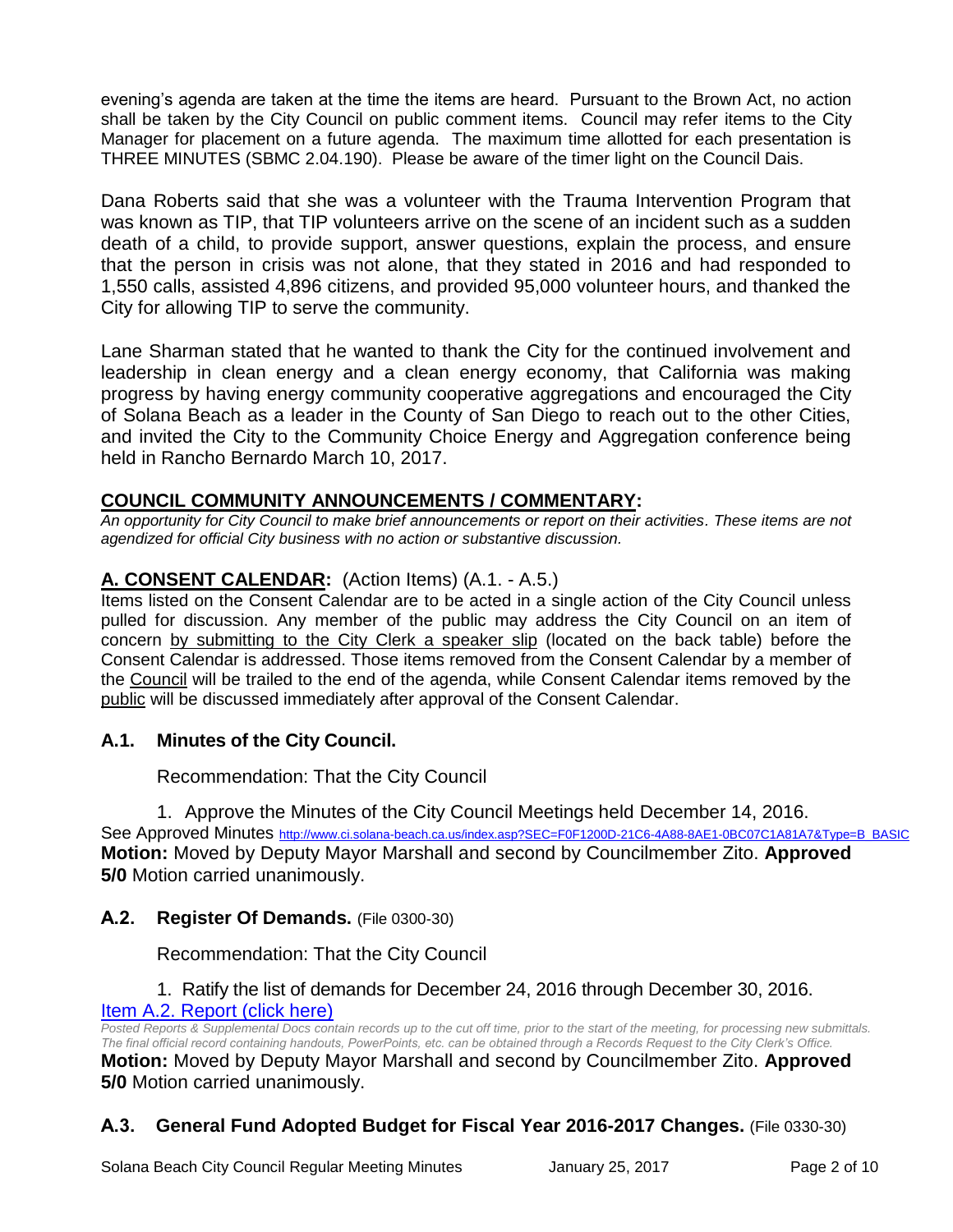#### Recommendation: That the City Council

1. Receive the report listing changes made to the Fiscal Year 2016-2017 General Fund Adopted Budget.

#### [Item A.3. Report \(click here\)](https://solanabeach.govoffice3.com/vertical/Sites/%7B840804C2-F869-4904-9AE3-720581350CE7%7D/uploads/Item_A.3._Report_(click_here)_01-25-17.PDF)

*Posted Reports & Supplemental Docs contain records up to the cut off time, prior to the start of the meeting, for processing new submittals. The final official record containing handouts, PowerPoints, etc. can be obtained through a Records Request to the City Clerk's Office.*

**Motion:** Moved by Deputy Mayor Marshall and second by Councilmember Zito. **Approved 5/0** Motion carried unanimously.

#### **A.4. La Colonia Community Center Exterior Painting Project, Bid No. 2016-08.** (File 0720-30)

Recommendation: That the City Council

- 1. Adopt **Resolution 2017-011**:
	- a. Rejecting all bids for the La Colonia Community Center Exterior Painting Project, Bid No. 2016-08.
	- b. Authorizing the City Manager to modify the bid documents as may be necessary and then re-advertise the project for construction bids.

#### [Item A.4. Report \(click here\)](https://solanabeach.govoffice3.com/vertical/Sites/%7B840804C2-F869-4904-9AE3-720581350CE7%7D/uploads/Item_A.4._Report_(click_here)_01-25-17.PDF)

Posted Reports & Supplemental Docs contain records up to the cut off time, prior to the start of the meeting, for processing new submittals. *The final official record containing handouts, PowerPoints, etc. can be obtained through a Records Request to the City Clerk's Office.* **Motion:** Moved by Deputy Mayor Marshall and second by Councilmember Zito. **Approved 5/0** Motion carried unanimously.

## **C. STAFF REPORTS**: (C.1.)

*Submit speaker slips to the City Clerk.*

**C.1. Comprehensive Annual Financial Report (CAFR) Fiscal Year 2015-2016.** (File 0310-22)

Recommendation: That the City Council

- 1. Accept and file the City of Solana Beach Comprehensive Annual Financial Report (CAFR) for the fiscal year July 1, 2015 – June 30, 2016.
- 2. Accept and file the Communication of Internal Control Related Matters Identified in an Audit letter.
- 3. Accept and file the Independent Accountants' Report on Agreed-Upon Procedures Applied to Appropriations Limit Worksheets letter.
- 4. Accept and file The Auditor's Communication With Those Charged with Governance letter.
- 5. Accept and file the Report on Compliance for the Housing Successor.

[Item C.1. Report \(click here\)](https://solanabeach.govoffice3.com/vertical/Sites/%7B840804C2-F869-4904-9AE3-720581350CE7%7D/uploads/Item_C.1._Report_(click_here)_01-25-17.PDF)

*Posted Reports & Supplemental Docs contain records up to the cut off time, prior to the start of the meeting, for processing new submittals. The final official record containing handouts, PowerPoints, etc. can be obtained through a Records Request to the City Clerk's Office.*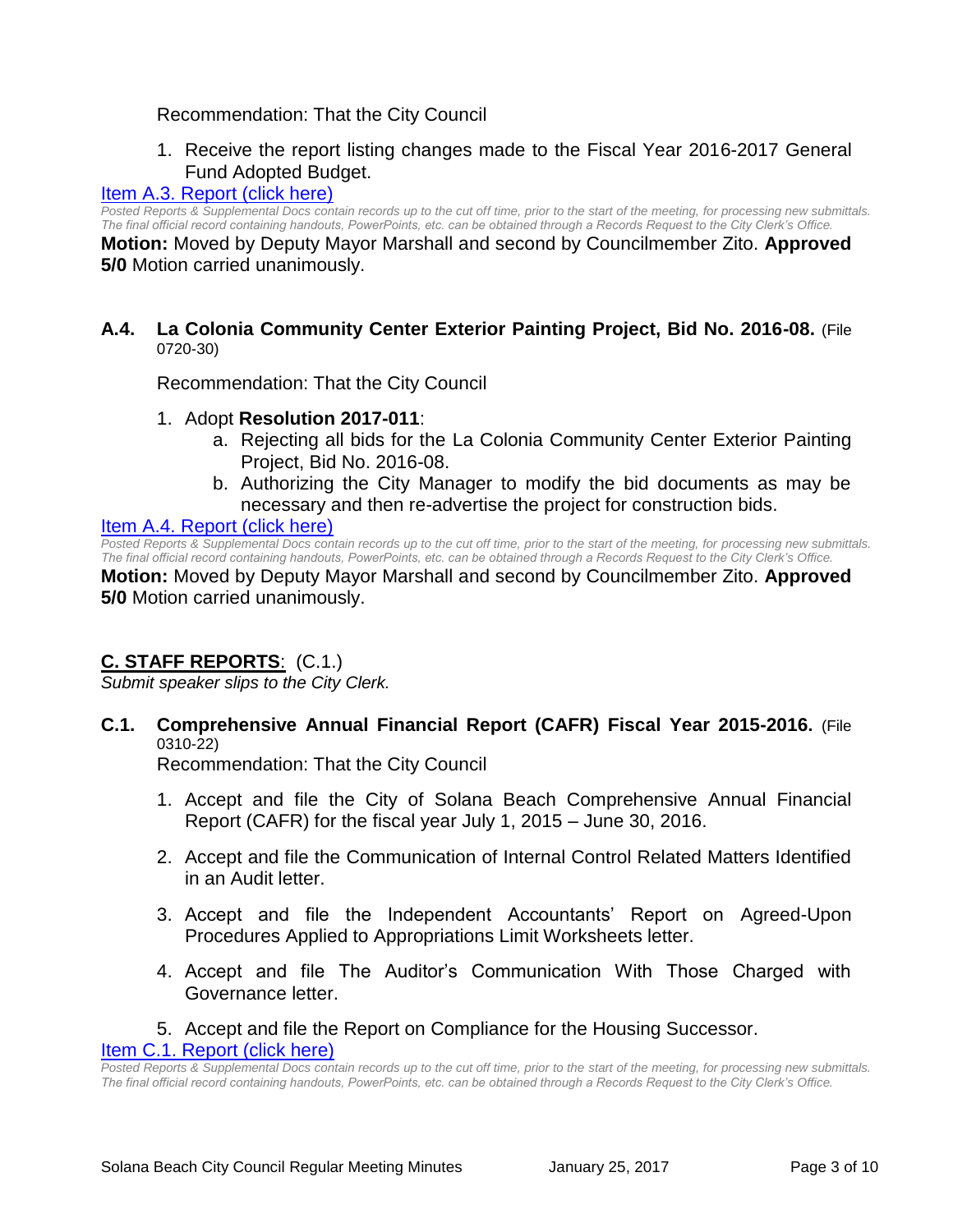Greg Wade, City Manager, introduced the item.

Marie Berkuti, Finance Mgr, presented a PowerPoint (on file)

Brian Gruber, LSL, presented a PowerPoint (on file) reviewing highlights of the document.

## **B. PUBLIC HEARINGS:** (B.1.)

This portion of the agenda provides citizens an opportunity to express their views on a specific issue as required by law after proper noticing by submitting a speaker slip (located on the back table) to the City Clerk. After considering all of the evidence, including written materials and oral testimony, the City Council must make a decision supported by findings and the findings must be supported by substantial evidence in the record. An applicant or designees for a private development/business project, for which the public hearing is being held, is allotted a total of fifteen minutes to speak, as per SBMC 2.04.210. A portion of the fifteen minutes may be saved to respond to those who speak in opposition. All other speakers have three minutes each. Please be aware of the timer light on the Council Dais.

#### **B.1. Public Hearing: 707 Fresca Court, Applicant: John Modesitt, Case 17-16-28.** (File 0600-40)

The proposed project meets the minimum objective requirements under the SBMC, is consistent with the General Plan and may be found, as conditioned, to meet the discretionary findings required as discussed in this report to approve a Development Review Permit (DRP) and administratively issue a Structure Development Permit (SDP). Therefore, Staff recommends that the City Council:

- 1. Conduct the Public Hearing: Open the Public Hearing, Report Council Disclosures, Receive Public Testimony, Close the Public Hearing;
- 2. Find the project exempt from the California Environmental Quality Act pursuant to Section 15301 of the State CEQA Guidelines; and
- 3. If the City Council makes the requisite findings and approves the project, adopt **Resolution 2017-009** conditionally approving a DRP and SDP to construct an eight (8) square foot first-floor addition and a new 828 square foot, second-floor addition to an existing one-story, single-family residence with an attached two car garage located at 707 Fresca Court.

## [Item B.1. Report \(click here\)](https://solanabeach.govoffice3.com/vertical/Sites/%7B840804C2-F869-4904-9AE3-720581350CE7%7D/uploads/Item_B.1._Report_(click_here)_01-25-17.PDF) [B.1. Updated Report #1](https://solanabeach.govoffice3.com/vertical/Sites/%7B840804C2-F869-4904-9AE3-720581350CE7%7D/uploads/B.1._Updated_Report_1_-_1-25-17.pdf) [B.1. Supplemental Documents -](https://solanabeach.govoffice3.com/vertical/Sites/%7B840804C2-F869-4904-9AE3-720581350CE7%7D/uploads/B.1._Supplemental_Documents_-_R_1-25-17.pdf) R

*Posted Reports & Supplemental Docs contain records up to the cut off time, prior to the start of the meeting, for processing new submittals. The final official record containing handouts, PowerPoints, etc. can be obtained through a Records Request to the City Clerk's Office.*

Greg Wade, City Manager, introduced the item

Regina Ochoa, Associate Planner, presented a PowerPoint (on file)

## Council disclosures

John Modesitt, applicant, stated that he was an artist and that they had run out of space to expand.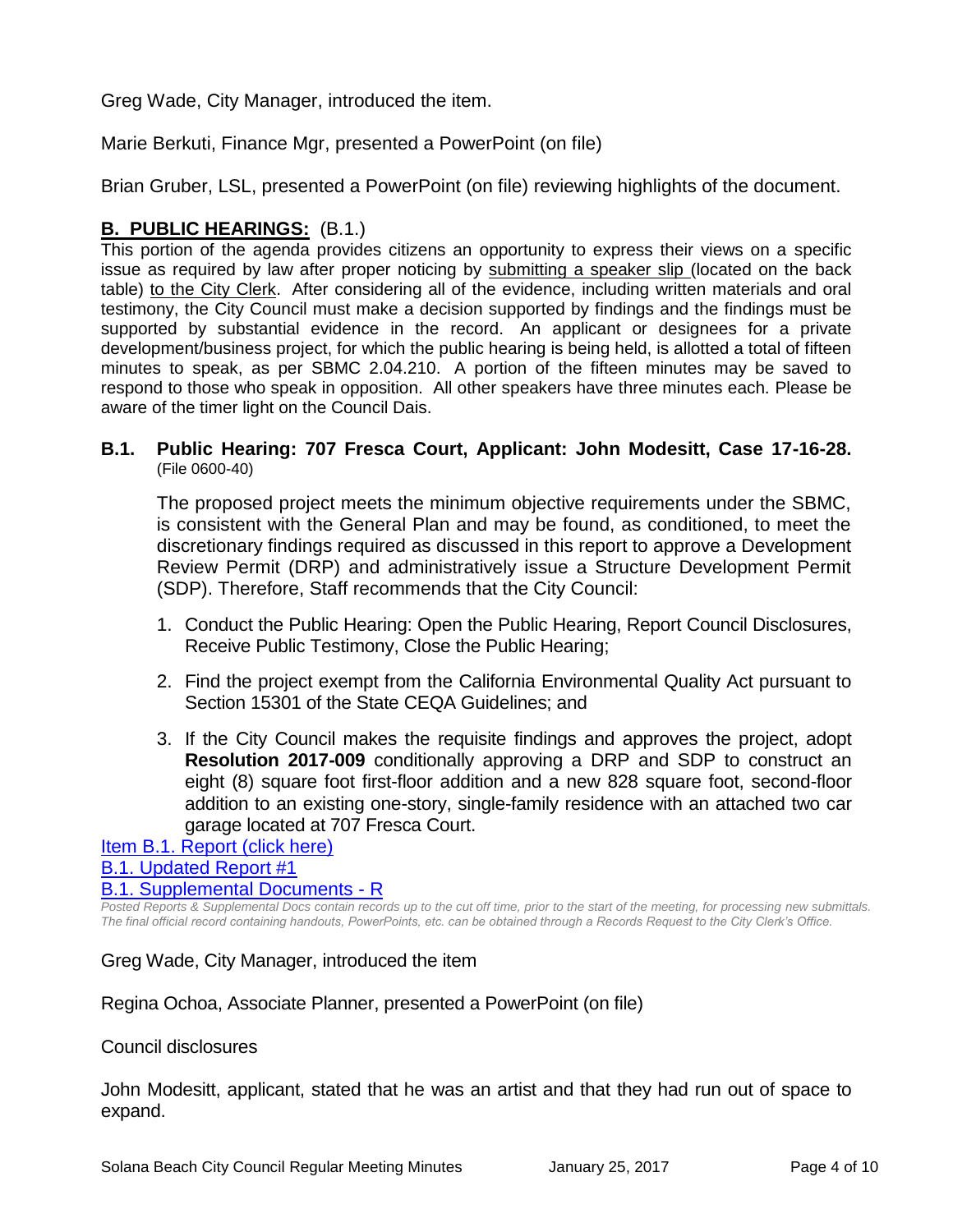Council and the applicant discussed the applicant's agreement to the conditions regarding the exterior staircase, that the new addition would be an art studio, that the applicant had no future plans to use the studio as an accessory dwelling unit and that he had considered solar panels for his home and would like to have them in the future.

**Motion**: Moved by Councilmember Zito and second by Deputy Mayor Marshall to close the public hearing. **Approved 5/0**. Motion carried unanimously.

**Motion:** Moved by Councilmember Zito and second by Deputy Mayor Marshall. **Approved 5/0** Motion carried unanimously.

## **C. STAFF REPORTS**: (C.2. - C.4.)

*Submit speaker slips to the City Clerk.*

## **C.2. Citizen Commission Appointments.** (File 0120-06)

Greg Wade, City Manager, introduced the item and stated that one Councilmember could not serve on the Climate Action Commission due to scheduling conflicts and some alternative options including reducing the number of members or having an alternative person fill this position until a Councilmember could fill it in the future.

## Public Speakers

Rachel Friedman stated that she currently served on the Parks and Recreation Commission and would look forward to serving another term. She said that she was also representing Ashley Sammis, who was ill and could not attend, to share her interest in the appointment and that she worked with Ashley in her office and that she found her to be enthusiastic, organized, and a real go-getter and that she would be a good addition to the Commission.

Chris Hohn stated that was currently the Chair of the Parks and Recreation Commission and loved serving on it, that he and other Commission members had similar mindset that if anyone wanted to serve that they would like to have them all and would like to expand the Commission for all those interested to volunteer, that it would make Solana Beach civic community better, and that he loved serving and would ask that Council consider expanding the Commission.

Katherine Timm stated that she was interested in serving on the Public Arts Commission, that she had lived in Solana Beach for 25 years, and with her husband raised two children in the community, that she had been active in the community volunteering with several organizations, and that now she was retired she would love to become more involved especially in the arts to share her passion for Solana Beach and love of the arts to serve to help Solana Beach become a destination for public art.

Kelley Harless stated that she was interested in serving on the View Assessment Commission, that she was a passionate community member and cared a lot about the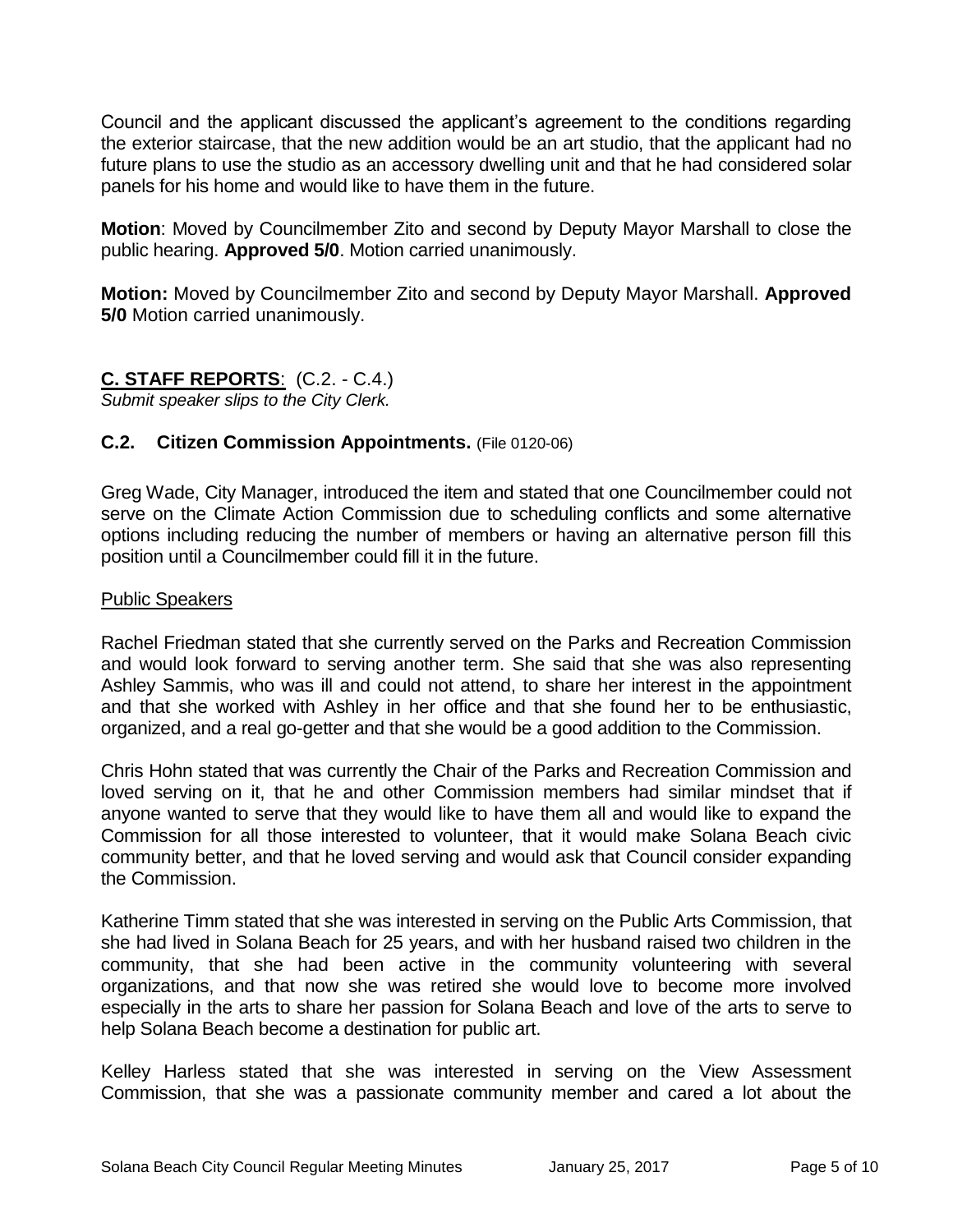growth and development of the community, that she was committed to enforcing the view ordinance considering the interests of both the builder and impacted neighbors.

Recommendation: That the City Council

1. Appoint three (3) members to the **Budget and Finance** Commission nominated/appointed by *individual* Councilmembers Zito, Edson and Hegenauer for a two year term (ending January 2019).

**Motion:** Moved by Councilmember Zito and second by Councilmember Edson to appoint Ed (Kevin) Murphy, Jeff Lyle, and Gordon Johns. **Approved 5/0** Motion carried unanimously.

- 2. Appoint five (5) members to the **Climate Action** Commission nominated/appointed by *Council-at-large for the following positions*:
	- a. Three (3) *Resident* appointments:
		- Two (2) vacancies (term ending January 2019).
		- One (1) vacancy (term ending January 2018).
	- b. One (1) *Professional* appointment for member of the environmental and/or scientific community (*resident or non-resident*):
		- One (1) position (term ending January 2019).
	- c. One (1) *Councilmember* appointment. The second Council position was appointed to Councilmember Hegenauer at the January 11<sup>th</sup> meeting.

Council discussed that since Councilmember Edson could not fill the  $2<sup>nd</sup>$  council position that no other Councilmember was available to do so at this time, and consider allowing this position to be filled by an alternate person among the applicants.

Councilmember Zito said that he would recommend Goetsch, Zahn, Seipel, Becker, and Koblinsky.

Deputy Mayor Marshall stated that she would recommend Zahn and Kingsley.

Councilmember Edson said that she would recommend Zahn, Seipel, Dewar, Becker, and Koblinsky.

Mayor Nichols stated that he would recommend Zahn, Seipel, Dewar, Koblinsky, and Becker.

Councilmember Hegenauer said that she would recommend Goetsch, Zahn, Kingsley, Dewar, and Koblinsky.

Councilmember Edson stated that she would suggest that Heidi Dewar be placed in Judy Hegenauer's resident position since she applied for resident or professional.

**Motion:** Moved by Councilmember Edson and second by Councilmember Zito. There was consensus reached for the nominates of residents Peter Zahn and Kristi Becker for a term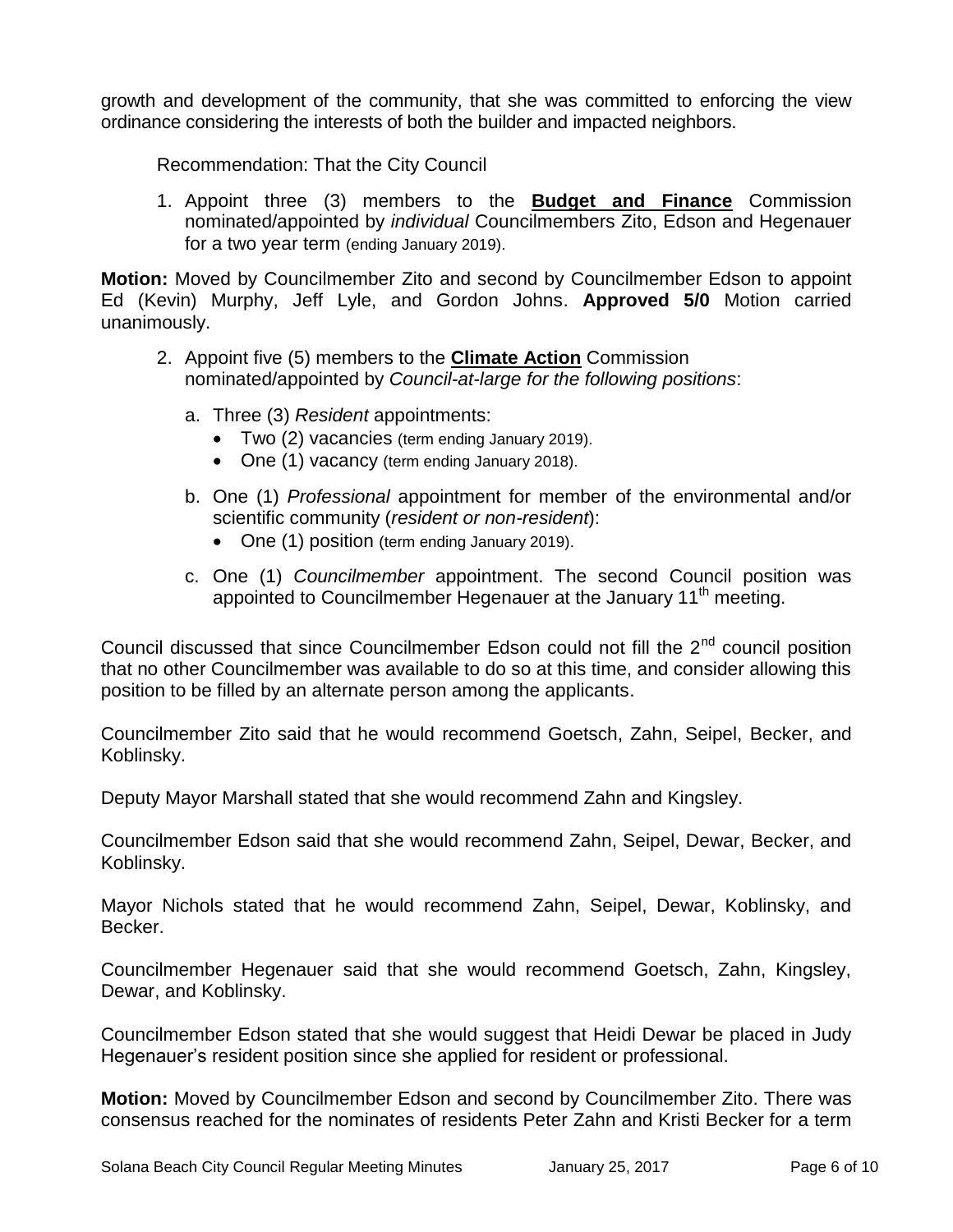until 2019, resident Heidi Dewar for a term until 2018 (replacing Judy Hegenauer's resident position), professional Chester Koblinsky for a term until 2019, and resident Melissa Seipel to a term until 2018 that will be an alternative appointment filling a vacant Councilmember seat, until Council determines otherwise. **Approved 5/0** Motion carried unanimously.

3. Appoint four (4) members to the **Parks and Recreation** Commission nominated/appointed by *Council-at-large* for a two year term (ending January 2019).

Council shared their suggestions and consensus was reached for McConville, Friedman, and Roberts. The next two consensus suggestions were Hartnack and Sammis. Council agreed to flip a coin to determine between the two finalists. Mayor Nichols stated that Hartnack would be heads.

Angela Ivey, City Clerk, flipped a quarter and it landed on Tails, resulting in Sammis.

**Motion:** Moved by Councilmember Edson and second by Deputy Mayor Marshall to appoint Rachel Friedman, Peter McConville, Dave Roberts, and Ashley Sammis. **Approved 5/0** Motion carried unanimously.

4. Appoint three (3) members to the **Public Arts** Commission nominated/appointed by *Council-at-large* for a two year term (ending January 2019).

Council shared their recommendations for appointments and those receiving the highest votes were named in the motion.

**Motion:** Moved by Mayor Nichols and second by Councilmember Zito to appoint Cindy Neptune, Steve Ostrow, and Deborah Ann Sweet. **Approved 4/1** (Noes: Marshall). Motion carried.

5. Appoint three (3) members to the **View Assessment** Commission nominated/ appointed by *individual* Councilmembers Nichols, Hegenauer and Edson for a two year term (ending January 2019).

Mayor Nichols stated that he would nominate Jack Hegenauer. Councilmember Hegenauer stated that she would like to nominate Kelly Harless. Councilmember Edson stated that she would like to nominate Dean Pasko.

Deputy Mayor Marshall said that she saw an obvious conflict of interest being related to Councilmember Hegenauer.

Johanna Canlas, City Attorney, stated that Mr. Hegenauer requested an opinion from her office, and that based on the conflict rules that there was no legal conflict of interest, and that she did mention to him that the perception may appear to be a conflict but it was not a legal issue and that she advised Councilmember Hegenauer that if Mr. Hegenauer was nominated that she should recuse herself for the vote for his nomination.

Deputy Mayor Marshall stated that had been on Council for two years and did not remember any project from the View Assessment Commission coming to Council, that the View Assessment Commission had an inherent power, that both a Councilmember and a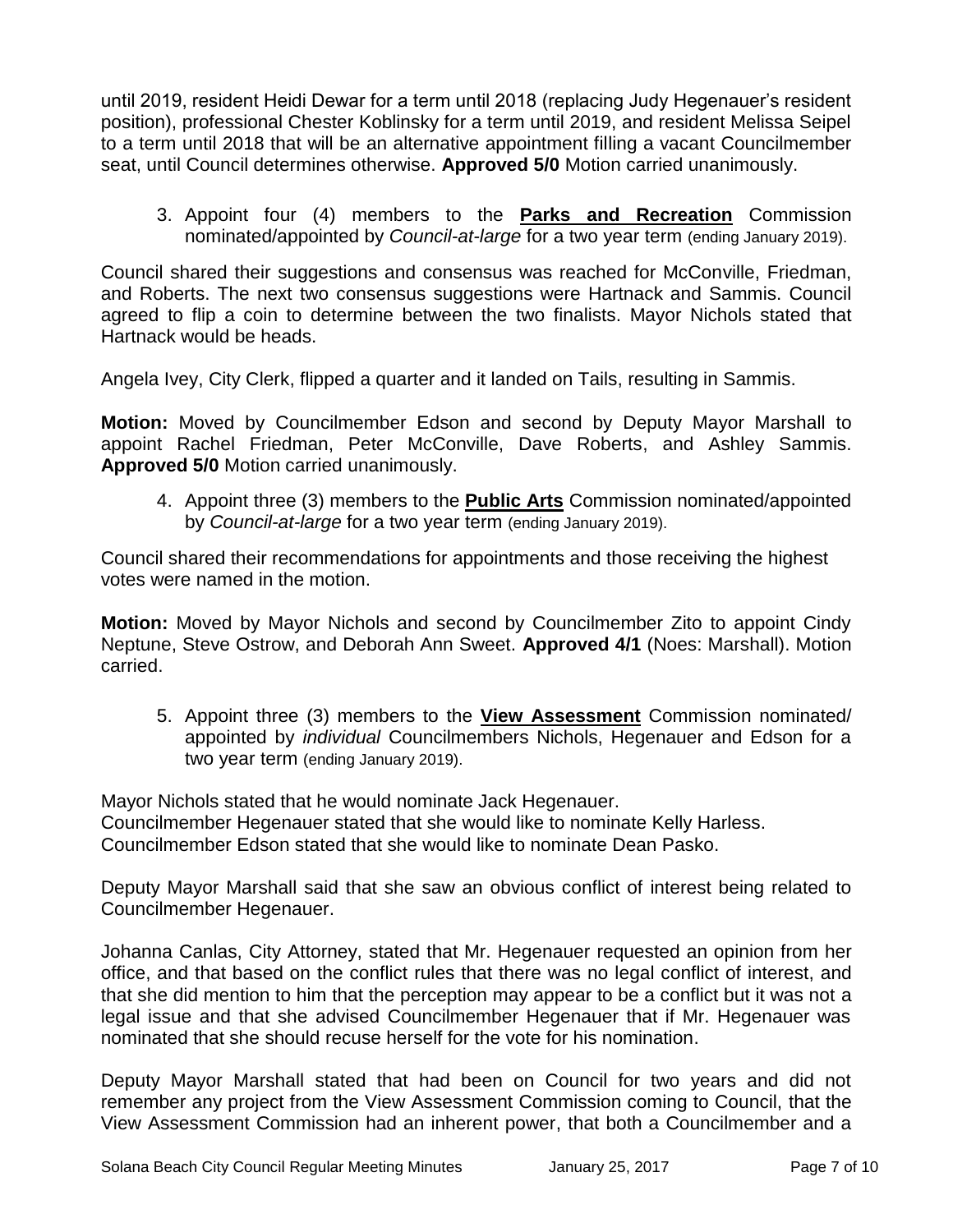Commission member serving was unethical and was like a  $6<sup>th</sup>$  Councilmember, that it was a powerful Committee appointment, and that she strongly opposed this appointment.

Mayor Nichols stated that during his tenure on the Council that a View Assessment Commission project coming to the Council had occurred, and if the project was referred to Council that his vote on the project would not seem to be a conflict since this Council would hear the entire project again.

Councilmember Zito stated that he had served on the View Assessment Commission with Mr. Hegenauer for five years, that he was an incredibly valuable member with a lot of knowledge, depth, and impartiality, that he understood the rules, part of the subcommittee that made recommendations to the City for updating the rules, that his level of knowledge and leadership would be valuable, that he did not see the same level of conflict because most project don't make it to Council for reviewing those decisions.

**Motion:** Moved by Mayor Nichols and second by Councilmember Zito to appoint Jack Hegenauer (Nichols' appointment). **Approved 3/1/1** (Noes: Marshall, Recused: Hegenauer). Motion carried.

**Motion:** Moved by Councilmember Zito and second by Councilmember Edson to appoint Kelly Harless (Hegenauer's appointment) and Dean Pasko (Edson's appointment). **Approved 4/1** (Noes: Marshall). Motion carried.

[Item C.2. Report \(click here\)](https://solanabeach.govoffice3.com/vertical/Sites/%7B840804C2-F869-4904-9AE3-720581350CE7%7D/uploads/Item_C.2._Report_(click_here)_01-25-17.PDF) [C.2. Updated Report \(Worksheet\) #1](https://solanabeach.govoffice3.com/vertical/Sites/%7B840804C2-F869-4904-9AE3-720581350CE7%7D/uploads/C.2._Updated_Report_(wrksht)-_1-25-17.pdf) [C.2. Updated Report \(Worksheet\) #2](https://solanabeach.govoffice3.com/vertical/Sites/%7B840804C2-F869-4904-9AE3-720581350CE7%7D/uploads/C.2._Updated_Report_(wrksht)_2-_1-25-17.pdf)

*Posted Reports & Supplemental Docs contain records up to the cut off time, prior to the start of the meeting, for processing new submittals. The final official record containing handouts, PowerPoints, etc. can be obtained through a Records Request to the City Clerk's Office.*

## **C.3. Adopt (2nd Reading) Ordinance 472 – Storm Water Management.** (File 0850-40)

Recommendation: That the City Council

1. Adopt **Ordinance 472** modifying the Storm Water Management section of the Solana Beach Municipal Code in order to comply with the San Diego Regional Water Quality Control Board Order 2013-0001.

[Item C.3. Report \(click here\)](https://solanabeach.govoffice3.com/vertical/Sites/%7B840804C2-F869-4904-9AE3-720581350CE7%7D/uploads/Item_C.3._Report_(click_here)_01-25-17.PDF)

*Posted Reports & Supplemental Docs contain records up to the cut off time, prior to the start of the meeting, for processing new submittals. The final official record containing handouts, PowerPoints, etc. can be obtained through a Records Request to the City Clerk's Office.*

Johanna Canlas, City Attorney, read the title or the ordinance.

**Motion:** Moved by Deputy Mayor Marshall and second by Councilmember Zito. **Approved 5/0.** Motion carried unanimously.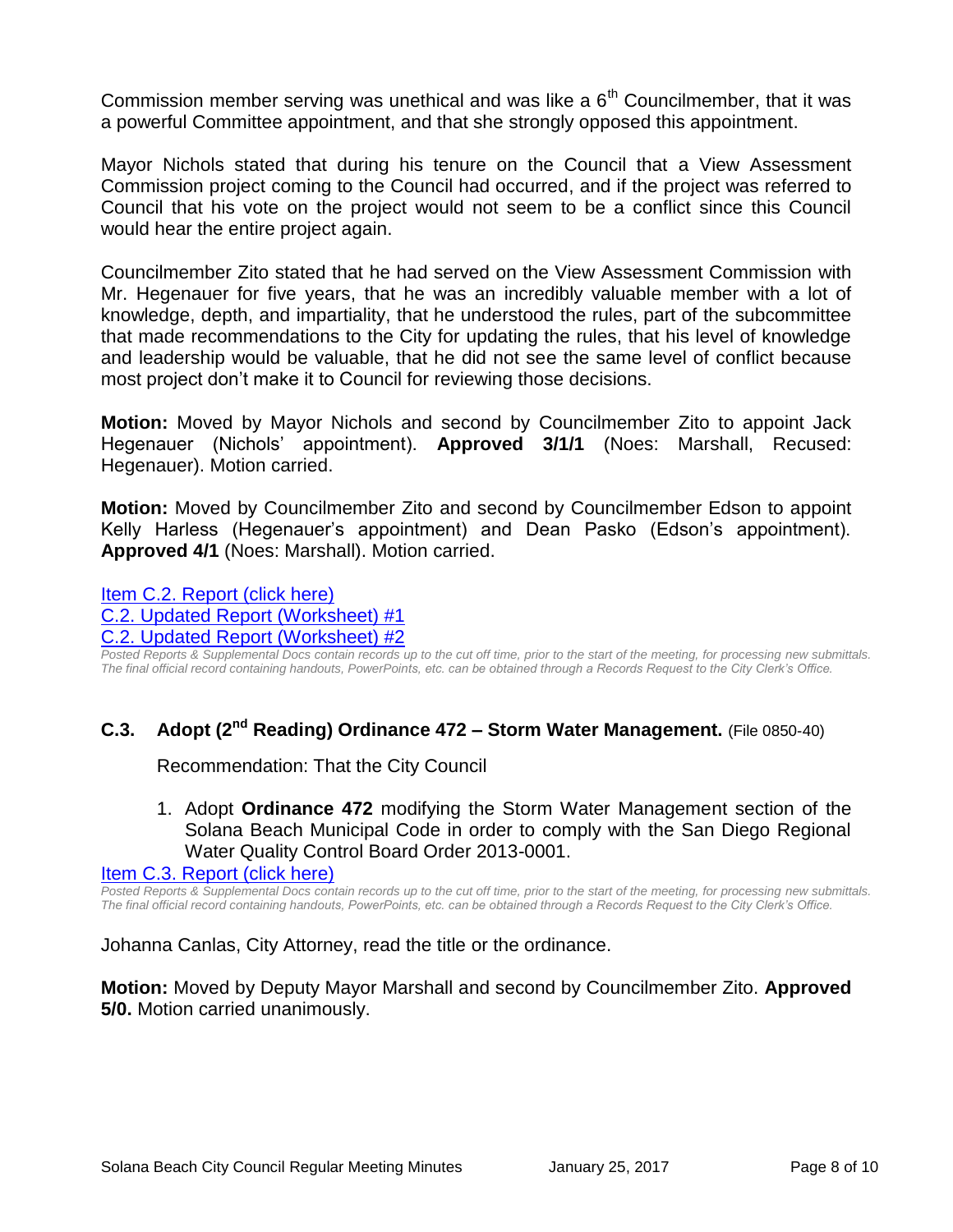## **C.4. Council Standing Committee.** (File 0410-05)

Recommendation: That the City Council

- 1. Adopt **Resolution 2017-012** establishing the Fire Department Governance and Organizational Evaluation Council Standing Committee
- 2. Appoint two Councilmembers to serve on the Standing Committee.

[Item C.4. Report \(click here\)](https://solanabeach.govoffice3.com/vertical/Sites/%7B840804C2-F869-4904-9AE3-720581350CE7%7D/uploads/Item_C.4._Report_(click_here)_01-25-17.PDF)

*Posted Reports & Supplemental Docs contain records up to the cut off time, prior to the start of the meeting, for processing new submittals. The final official record containing handouts, PowerPoints, etc. can be obtained through a Records Request to the City Clerk's Office.*

**Motion:** Moved by Councilmember Zito and second by Mayor Nichols appointing Councilmembers Edson and Hegenauer. **Approved 5/0** Motion carried unanimously.

#### **A.5. Solana Beach Firefighters Association Memorandum of Understanding (MOU).** (File 0530-30)

Recommendation: That the City Council

1. Adopt **Resolution 2017-014** approving the Memorandum of Understanding between the City and the Solana Beach Firefighters Association agreement.

#### [Item A.5. Report \(click here\)](https://solanabeach.govoffice3.com/vertical/Sites/%7B840804C2-F869-4904-9AE3-720581350CE7%7D/uploads/Item_A.5._Report_(click_here)_01-25-2017.pdf)

*Posted Reports & Supplemental Docs contain records up to the cut off time, prior to the start of the meeting, for processing new submittals. The final official record containing handouts, PowerPoints, etc. can be obtained through a Records Request to the City Clerk's Office.*

Councilmember Zito pulled from the Consent and wanted to report out for the benefit of the public and to provide an overview of the Memorandum of Understanding.

Greg Wade, City Manager, introduced the item and presented the PowerPoint (on file) highlighting the two year agreement terms.

**Motion:** Moved by Councilmember Zito and second by Deputy Mayor Marshall. **Approved 5/0.** Motion carried unanimously.

## **COMPENSATION & REIMBURSEMENT DISCLOSURE: NONE**

GC: Article 2.3. Compensation: 53232.3. (a) Reimbursable expenses shall include, but not be limited to, meals, lodging, and travel. 53232.3 (d) Members of a legislative body shall provide brief reports on meetings attended at the expense of the local agency at the next regular meeting of the legislative body.